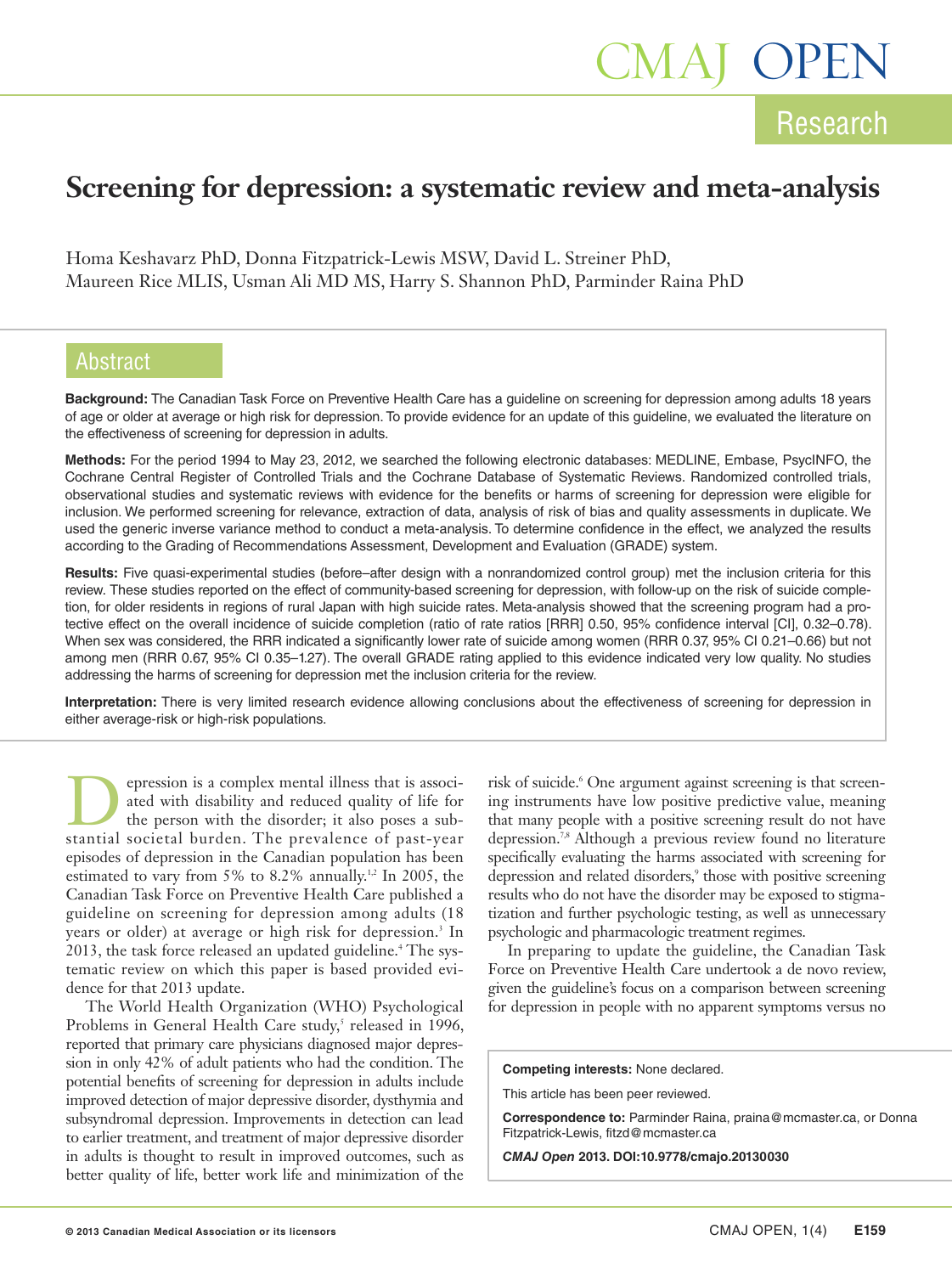### Research

screening. Our review thus differed from the reviews by Pignone and colleagues<sup>10</sup> and O'Connor and colleagues,<sup>9</sup> which served as the evidentiary base for the 2009 US Preventive Services Task Force screening recommendations for adults. Those reviews included studies in which all members of the population were screened, the comparisons being treatment versus no treatment or feedback (providing depression score to the patient or physician) versus no feedback. The review by Gilbody and colleagues<sup>11</sup> was also outside the scope of our review, because it was a review of depression screening tools.

In the current systematic review, we explored the benefits and harms of screening for depression in asymptomatic adults 18 years of age or older from the general population (at average risk for depression) and in adults at high risk for depression in both primary care and other outpatient settings.

### **Methods**

The search strategy was developed by a librarian (M.R.) experienced in searches for systematic reviews. We searched several electronic databases, specifically MEDLINE, Embase, PsycINFO, the Cochrane Central Register of Controlled Trials and the Cochrane Database of Systematic Reviews, for the period 1994 to May 23, 2012. The MEDLINE search was updated in April 2013, 6 weeks before publication of the guideline, to identify any recent, potentially relevant randomized controlled trials. The search was broad, the only limitations being date of publication, research subjects (limited to humans) and language (English or French) (see Appendix 1 at www.cmajopen.ca/content/1/4/E159/suppl/DC1). In addition, we searched the grey literature (primarily Canadian sources) up to May 2012, using a number of keyword terms for depression and screening.

Eligible studies were those involving adults at least 18 years of age from unselected populations or high-risk groups (see Appendix 2 at www.cmajopen.ca/content/1/4/E159/suppl /DC1). The intervention of interest was routine screening, and we considered studies of any design that compared screening with no screening. The study settings were primary care or, for high-risk groups, specialty clinics. The outcomes of interest were quality of life, rates of suicidality (attempts or ideation), all-cause mortality, depression-related mortality, rates of hospital admission and changes in symptoms of depression (treatment response or remission). The harms of interest were psychological stress (labelling, anxiety or stigma), false positive results, false negative results, decreased day-today functioning and increase in symptoms (see Appendix 3 at www.cmajopen.ca/content/1/4/E159/suppl/DC1).

To determine factors indicating possible higher risk of depression, we searched the websites of reputable sources of information about depression, including the Mayo Clinic (Rochester, Minn.), the Canadian Mental Health Association, the Centre for Addiction and Mental Health (Toronto, Ont.), the Mood Disorders Society of Canada and one published source. <sup>12</sup> From these sources, we collated a list of risk factors (see Appendix 2), which we used to identify studies involving high-risk populations.

### **Study selection and data extraction**

Pairs of reviewers experienced in systematic review methodology and statistics (PhD researchers [including H.K.], a PhD student and a research assistant; pairings varied) independently screened all identified citations for relevance, inclusion criteria and study quality and performed the data extraction. Potentially relevant citations went through 2 levels of title and abstract screening. The first screening was broad, to eliminate citations that were obviously not on topic; the second screening had more specific exclusion criteria, such as age less than 18 years and study not representing primary research on screening. Any citation deemed potentially relevant was retrieved for full review. Pairs of reviewers (as described above) independently reviewed the potentially relevant studies, and for any studies excluded at this stage, agreement about the reason for exclusion was required. All disagreements were resolved through discussions. <sup>13</sup> Reference lists of on-topic systematic reviews retained for analysis were searched to ensure that we considered all primary studies meeting our inclusion criteria.

### **Quality assessment**

We used the Grading of Recommendations Assessment, Development and Evaluation (GRADE) system to determine the quality of the evidence. This widely used system has been endorsed by over 40 major organizations, including the WHO, the US Centers for Disease Control and Prevention, and the US Agency for Healthcare Research and Quality. <sup>14</sup> GRADE considers 5 criteria (design, consistency, directness, precision and reporting bias) to rate the quality of evidence as high, moderate, low or very low; these ratings represent an assessment of the likelihood that further research will lead to changes in the estimate of effect. <sup>15</sup> We assessed the risk of bias with the Newcastle–Ottawa tool. <sup>16</sup> Two of the authors (H.K. and D.F.L.) independently assessed the evidence according to these criteria and reached agreement on the ratings and the overall quality of the summary statistics.

### **Statistical analysis**

In the included studies, data were obtained before (baseline) and after implementation of the intervention or control measure. Two of the 5 identified papers 17,18 included 2 control groups; the remaining 3 studies each had 1 control group. 19-21 Four out of the 5 papers presented data using adjusted incidence rate ratios (IRR) and one reported adjusted odds ratios.This variation in data presentation necessitated calculation of the ratio of rate ratios (RRR) for each group (i.e., ratio of postimplementation rate to preimplementation rate in the geographic area where the intervention was applied divided by the corresponding ratio of postimplementation rate to preimplementation rate in the control area). We used Cochrane Review Manager software (RevMan, version 5.1, Nordic Cochrane Centre of the Cochrane Collaboration, Copenhagen, Denmark) to conduct the meta-analysis.

We calculated a weighted intervention effect across studies using data for overall population and data stratified by age and sex. An RRR of less than 1.0 indicates a reduction in the outcome IRR.We calculated standard errors for logarithms of rate ratios and 95% confidence intervals (CIs) for the RRR values, assuming that the number of events in each study area in each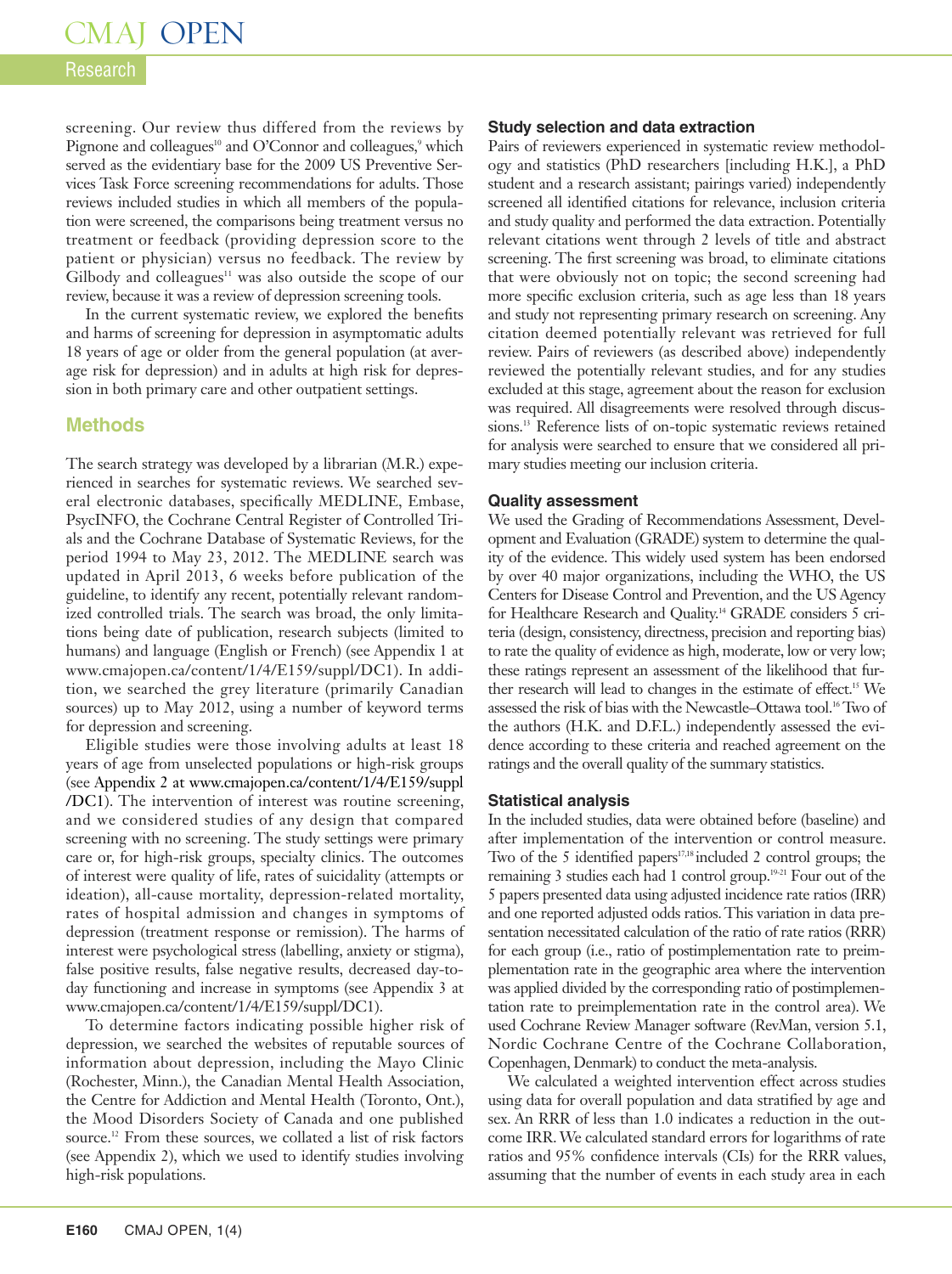period followed a Poisson distribution. We used the generic inverse variance method with a random-effects meta-analysis model, because all of the included studies had been done by the same team of authors working with the same research design. We used the Cochrane Q ( $\alpha$  = 0.10) and the *I*<sup>2</sup> statistic to quantify statistical heterogeneity among studies, where *p* < 0.10 indicated a high level of statistical heterogenity. 13

### **Results**

### **Study selection and characteristics**

Our search identified 14 226 potentially relevant citations (Figure 1). Of these, 12 694 were excluded after screening of titles and abstracts. We retrieved a total of 1532 papers and assessed them against the inclusion criteria; 1527 of these papers were excluded. Five quasi-experimental studies (before–after design with a nonrandomized control group), all with the same first author, met the inclusion criteria and provided the evidence for the review questions (Table 1).<sup>17-21</sup>

### **Average-risk populations**

The first question of interest for this review was, "What is the evidence for the benefit (i.e., improvement in clinical outcomes) of screening for depression in asymptomatic adults (18 years of age or older) from the general population, in either primary care or other outpatient settings?" No studies of



**Figure 1:** Identification and evaluation of studies for a systematic review of screening for depression.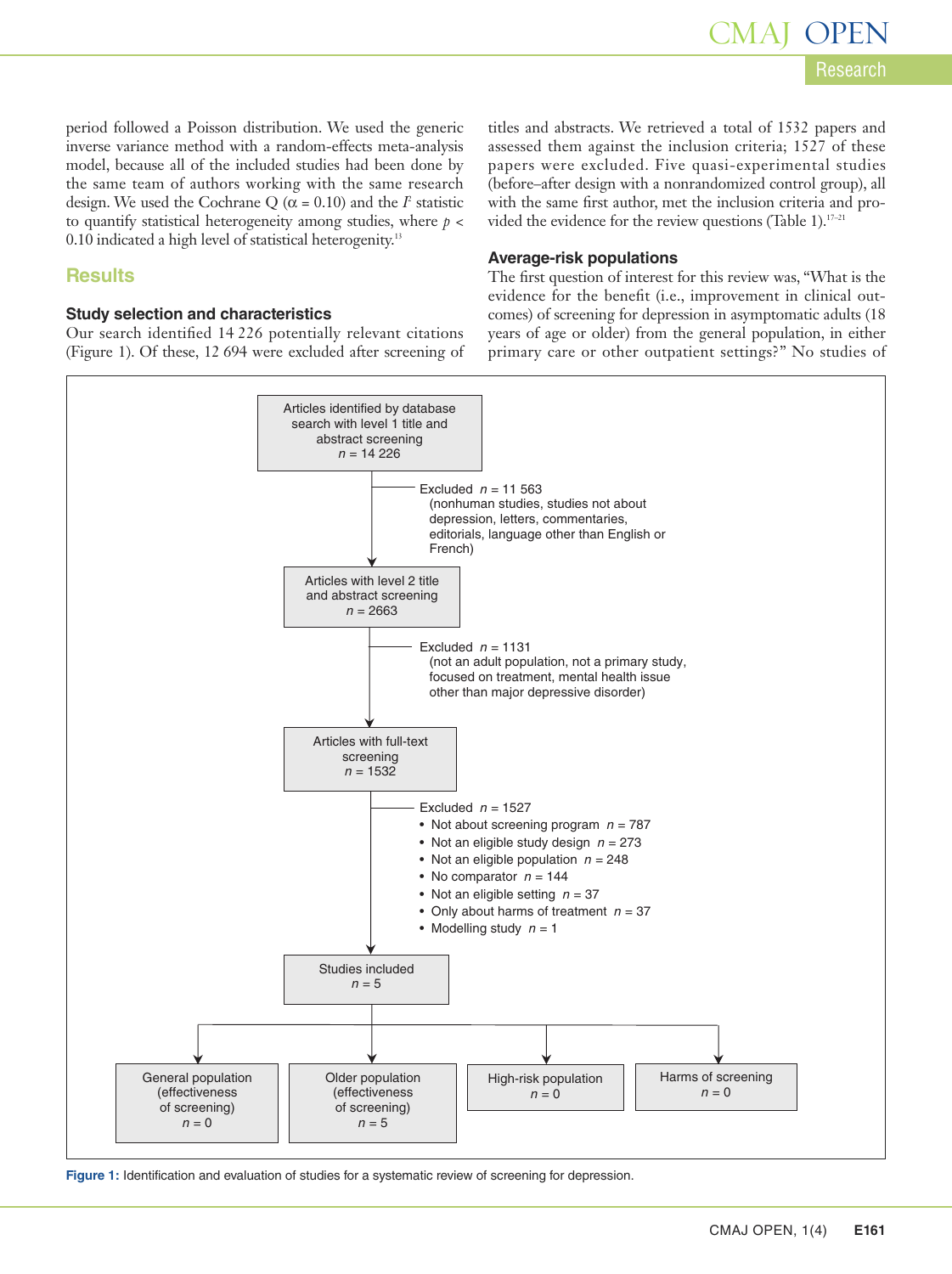### Research

screening for depression in the average-risk population as a whole met the inclusion criteria of this review. The 5 included studies focused on community-based screening for depression among older people (i.e., age  $\geq 60$  or age  $\geq 65$ , depending on the study). 17–21 These studies were conducted in rural regions of Japan, where suicide rates among older people ranged from 50 to 418 per 100 000 among women and from 113 to 326 per 100 000 among men.<sup>17-21</sup> Oyama and associates<sup>17-21</sup> developed a universal suicide prevention program, which included a screening component adapted from the WHO World Mental Health Survey. <sup>24</sup> The program involved screening for depression, follow-up with mental health care or psychiatric treatment, and psychoeducation in the community setting. The control communities had similar demographic characteristics and were in the same geographic region as the intervention communities, but they received no components of the pro-

|                                                                                                    |                                                                                                                                                                                                                                             | Study population                                                                                                                                                                                                                                                                                                                                                                                                                                                     |                                                                                                                                                                    | Outcomes                                                                                                                              |                                                                                                                                                                                                                                                                                                                                             |  |
|----------------------------------------------------------------------------------------------------|---------------------------------------------------------------------------------------------------------------------------------------------------------------------------------------------------------------------------------------------|----------------------------------------------------------------------------------------------------------------------------------------------------------------------------------------------------------------------------------------------------------------------------------------------------------------------------------------------------------------------------------------------------------------------------------------------------------------------|--------------------------------------------------------------------------------------------------------------------------------------------------------------------|---------------------------------------------------------------------------------------------------------------------------------------|---------------------------------------------------------------------------------------------------------------------------------------------------------------------------------------------------------------------------------------------------------------------------------------------------------------------------------------------|--|
| Study                                                                                              | Description                                                                                                                                                                                                                                 | Definition                                                                                                                                                                                                                                                                                                                                                                                                                                                           | Evaluation                                                                                                                                                         | Definition                                                                                                                            | Results                                                                                                                                                                                                                                                                                                                                     |  |
| Oyama et al. <sup>19</sup> (5-yr<br>quasi-experimental<br>study in Matsudai,<br>Japan [rural])     | Total person-years:<br>11 567 for<br>intervention, 15 055<br>for control<br>Age, mean: NR<br>Age, range: $\geq 65$ yr<br>Age, median: NR<br>Sex, female: 57.6%<br>Ethnicity: Japanese<br>Education: NR<br>Dx: major and minor<br>depression | Older ( $\geq 65$ yr)<br>residents in 6 rural<br>municipalities of<br>southwest and central<br>Japan<br>Intervention: mental<br>health workshop,<br>referral to general<br>practitioner or follow-<br>up interview with PHN<br>Exclusions: severely<br>disabled or<br>hospitalized cases<br>were excluded from<br>the study                                                                                                                                          | Screening instrument: Main outcome:<br><b>SDS</b><br>Other rating: RDC<br>Confirmatory exam:<br>ICD-9<br>No. of follow-ups: 10<br>No. of stages: two 10-<br>yr     | Change in risk of<br>completed suicide<br>Age-adjusted IRRs<br>of completed<br>suicide before and<br>after intervention or<br>control | Main outcome:<br>Risk of completed suicide<br>in intervention area<br>reduced by 70% among<br>women, no significant<br>change among men<br>Intervention: IRR 1.02<br>(95% CI 0.49–2.13) for<br>men and 0.30 (95% CI<br>$0.14 - 0.67$ ) for women<br>Control: No significant<br>change                                                       |  |
| Oyama et al. <sup>20</sup> (10-yr<br>quasi-experimental<br>study in Yasuzuka,<br>Japan [rural])    | Total person-years:<br>9791 for intervention,<br>16 032 for control<br>Age, mean: NR<br>Age, range: $\geq 65$ yr<br>Age, median: NR<br>Sex, female: NR<br>Ethnicity: Japanese<br>Education: NR<br>Dx: major and minor<br>depression         | Older ( $\geq 65$ yr)<br>residents of<br>agricultural rural area<br>in Japan with high<br>suicide rate<br>Intervention: (a) public<br>health education from<br>1991 to 2000 and (b)<br>screening for<br>depression with follow-<br>up from 1991 to 1997<br><b>Exclusions: NR</b>                                                                                                                                                                                     | Screening instrument: Main outcome:<br><b>SDS</b><br>Other rating: RDC<br>Confirmatory exam:<br>ICD-9<br>No. of follow-ups: 7<br>No. of stages: two 10-<br>yr      | Change in risk of<br>completed suicide<br>Age-adjusted IRRs<br>of completed<br>suicide before and<br>after intervention or<br>control | Main outcome:<br>Risk of completed suicide<br>in intervention area<br>reduced by 64% among<br>women, no significant<br>change among men<br>Intervention: IRR 0.51<br>(95% CI 0.22-1.19) for<br>men and 0.36 (95% CI<br>$0.14 - 0.93$ for women<br>Control: No significant<br>change                                                         |  |
| Oyama et al. <sup>17</sup> (10-yr<br>quasi-experimental<br>study in Joboji town,<br>Japan [rural]) | Total person- years:<br>9721 for intervention,<br>17 166 for control<br>Age, mean: NR<br>Age, range: $\geq 65$ yr<br>Age, median: NR<br>Sex, female: 50.8%<br>Ethnicity: Japanese<br>Education: NR<br>Dx: depression<br>(unspecified)       | Older ( $\geq 65$ yr)<br>residents of<br>agricultural rural area<br>in Japan with high<br>suicide rate<br>Intervention: 2-step<br>depression screening<br>performed by PHN and<br>psychiatrist with follow-<br>up by psychiatrist<br>every 3 yr in targeted<br>district of intervention<br>municipality, health<br>education and<br>emphasis on suicide<br>taboo every year in 10-<br>yr period from 1990<br>Exclusions: Older<br>people receiving social<br>welfare | Screening instrument: Main outcome:<br><b>SDS</b><br>Other rating: SADD<br>Confirmatory exam:<br>ICD-9<br>No of follow-ups: 10<br>No. of stages: three<br>$5 - yr$ | Change in suicide<br>rates<br>Age-adjusted IRRs<br>of completed<br>suicide before and<br>after intervention or<br>control             | Main outcome:<br>Risk of suicide in<br>intervention area reduced<br>by 73% among men and<br>by 76% among women<br>during implementation<br>decade (relative to pre-<br>implementation decade)<br>Intervention: IRR 0.27<br>(95% CI 0.08-0.88) for<br>men and 0.24 (95% CI<br>$0.11 - 0.52$ ) for women<br>Control: No significant<br>change |  |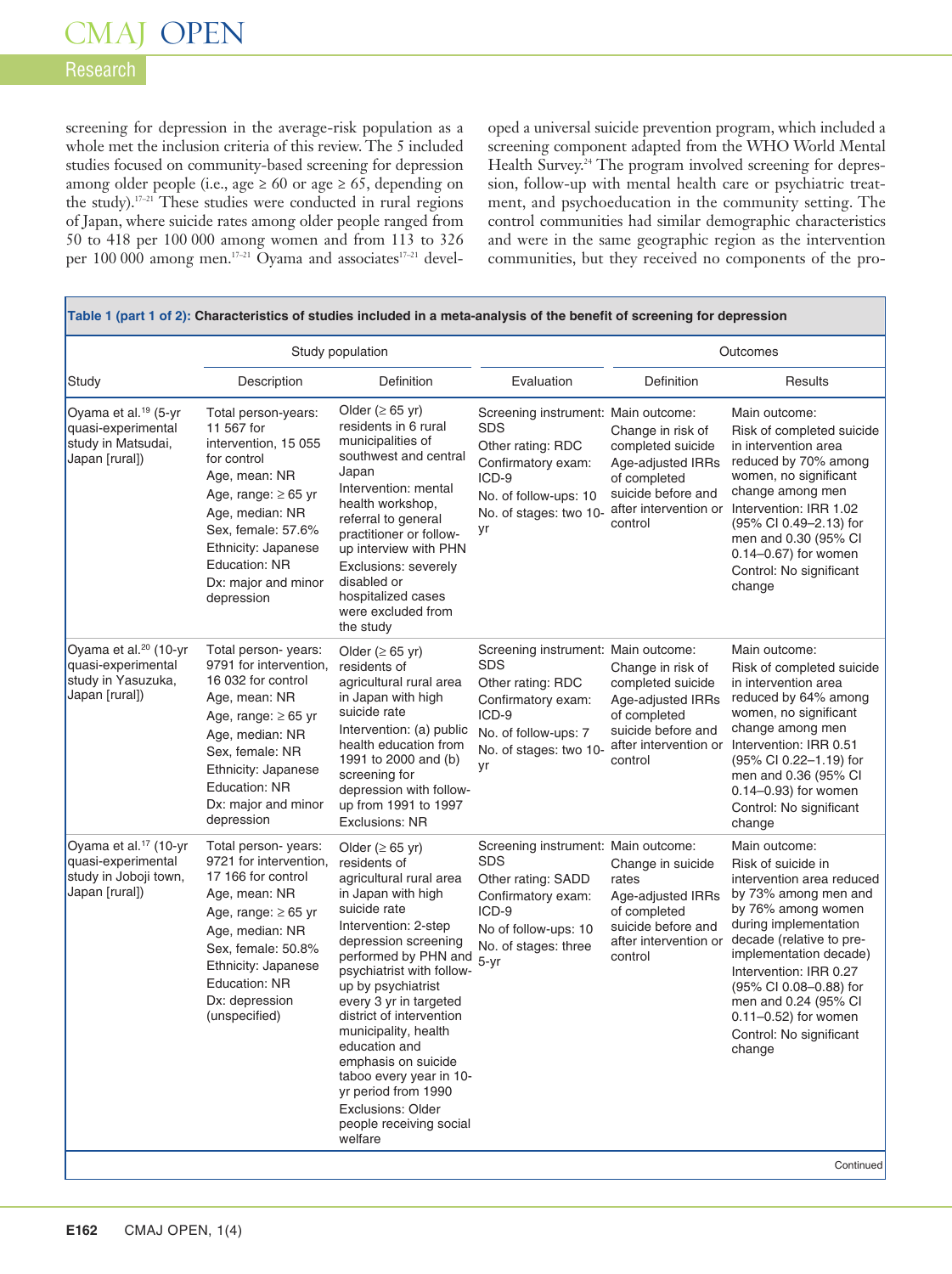# CMAJ

| Research |  |  |  |  |
|----------|--|--|--|--|
|          |  |  |  |  |

|                                                                                                                                                           |                                                                                                                                                                                                                                                                                                                                                                                                                                                                                                                                               | Study population                                                                                                                                                                                                                                                                                                                                                                             |                                                                                                                                                                                 | Outcomes                                                                                                                              |                                                                                                                                                                                                                                                                          |  |
|-----------------------------------------------------------------------------------------------------------------------------------------------------------|-----------------------------------------------------------------------------------------------------------------------------------------------------------------------------------------------------------------------------------------------------------------------------------------------------------------------------------------------------------------------------------------------------------------------------------------------------------------------------------------------------------------------------------------------|----------------------------------------------------------------------------------------------------------------------------------------------------------------------------------------------------------------------------------------------------------------------------------------------------------------------------------------------------------------------------------------------|---------------------------------------------------------------------------------------------------------------------------------------------------------------------------------|---------------------------------------------------------------------------------------------------------------------------------------|--------------------------------------------------------------------------------------------------------------------------------------------------------------------------------------------------------------------------------------------------------------------------|--|
| Study                                                                                                                                                     | Description                                                                                                                                                                                                                                                                                                                                                                                                                                                                                                                                   | <b>Definition</b>                                                                                                                                                                                                                                                                                                                                                                            | Evaluation                                                                                                                                                                      | Definition                                                                                                                            | Results                                                                                                                                                                                                                                                                  |  |
| Oyama et al. <sup>18</sup> (5-yr<br>quasi-experimental<br>study in Nagawa town, 16 754 for control<br>Japan [rural])                                      | Total person-years:<br>Older ( $\geq 65$ yr)<br>1982 for intervention.<br>residents of<br>agricultural rural area<br>in Japan with high<br>Age, mean: NR<br>suicide rate<br>Age, range: $\geq 65$ yr<br>Intervention: 2-step<br>Age, median: NR<br>screening for<br>Sex, female: 59%-<br>depression and follow-<br>60.8%<br>up by PHN, mental<br>Ethnicity: Japanese<br>health workshop 3 or 4<br><b>Education: NR</b><br>times a year, group<br>Dx: depression<br>activity program once<br>(unspecified)<br>a month<br><b>Exclusions: NR</b> |                                                                                                                                                                                                                                                                                                                                                                                              | Screening instrument: Main outcome:<br><b>SDS</b><br>Other rating: RDC<br>Confirmatory exam:<br>$ICD-9$<br>No. of follow-ups: 6<br>No. of stages: two 6-<br>vr                  | Change in risk of<br>completed suicide<br>Age-adjusted IRRs<br>of completed<br>suicide before and<br>after intervention or<br>control | Main outcome:<br>Risk of suicide in<br>intervention area reduced<br>by 74% among women,<br>no significant change<br>among men<br>Intervention: IRR 0.48<br>(90% CI 0.10-2.31) for<br>men and 0.26 (90% CI<br>0.07-0.98) for women<br>Control: No significant<br>change   |  |
| Oyama et al. <sup>21</sup> (5-yr<br>quasi-experimental<br>study in 6 rural<br>municipalities of the<br>Sanpachi Second<br>Medical Zone, Japan<br>[rural]) | Total person-years:<br>28 838 for<br>intervention, 27 633<br>for control<br>Age, mean: NR<br>Age, range: $\geq 60$ yr<br>Age, median: NR<br>Sex, female: 57.5%<br>Ethnicity: Japanese<br>Education: NR<br>Dx: depression<br>(unspecified)                                                                                                                                                                                                                                                                                                     | Older ( $\geq 60$ yr)<br>residents living in 6<br>rural municipalities of<br>Sanpachi Second<br>Medical Zone of Japan<br>(mostly agricultural<br>region with high<br>suicide rate)<br>Intervention: (a) health<br>education and (b)<br>screening for<br>depression with follow-<br>up, using community<br>resources of primary<br>care and public health<br>nursing<br><b>Exclusions: NR</b> | Screening instrument: Main outcome:<br>CES-D, DSS, SDS,<br>GDS-5<br>Other rating: CIDI<br>Confirmatory exam:<br>$ICD-10$<br>No. of follow-ups: 2<br>No. of stages: two 2-<br>vr | Change in risk of<br>completed suicide<br>Age-adjusted IRRs<br>of completed<br>suicide before and<br>after intervention or<br>control | Main outcome:<br>Risk of suicide in<br>intervention region<br>reduced by 61% among<br>men; no significant<br>change among women<br>Intervention: IRR 0.39<br>(90% CI 0.18-0.87) for<br>men and 0.49 (90% CI<br>0.19-1.22) for women<br>Control: No significant<br>change |  |

|  |  | Table 1 (part 2 of 2): Characteristics of studies included in a meta-analysis of the benefit of screening for depression |  |
|--|--|--------------------------------------------------------------------------------------------------------------------------|--|
|--|--|--------------------------------------------------------------------------------------------------------------------------|--|

Note: CES-D = Center for Epidemiologic Studies Depression Scale, CI = confidence interval, CIDI = Composite International Diagnostic Interview, DSS = Depression and<br>Suicide Screen, Dx = diagnosis, GDS-5 = 5-item Geriatric reported, PHN = public health nurse, RDC = Research Diagnostic Criteria, SADD = schedules of Standardized Assessment of Patient with Depressive Disorders**,** SDS = Selfrating Depression Scale.<sup>23</sup>

gram. The duration of the included studies ranged from 4 to 20 years (over the period 1978 to 2006). The overall aim of the studies was to evaluate the effectiveness of the community-based depression screening program over both the short term and the long term. The outcome of interest was completed suicides, determined from registrations of suicides at local public health centres. The diagnoses in the registry were based on the International Classification of Diseases, Ninth Revision, in which confirmed and probable suicides were grouped together.

All 5 studies used a pre- and post-implementation design. In all studies, more than 60% of men and more than 80% of women within the targeted groups of residents participated in the program during the implementation period.

All 5 studies involved implementation of the suicide prevention program, which had a 2-step process for screening and follow-up for depression. In the first step, older residents within the selected communities were called with an invitation to participate in an educational health workshop on the signs of and possible treatments for depression and suicide risk and

also on how to use mental health services. Following the workshop, those who agreed to participate in the program completed the Japanese version of the Zung Self-rating Depression Scale,<sup>23</sup> a 20-item scale that measures affective, psychologic and somatic symptoms associated with depression (used in all 5 of the included studies $17-21$ ), or the 5-item Geriatric Depression Scale<sup>22</sup> (used in 1 of the included studies<sup>21</sup>). Those who did not attend the workshop were contacted the following day and asked to participate in the program. Examiners then visited all those who agreed to participate and conducted the suicide prevention program according to the same procedures. There were several examiners, including psychiatrists and public health nurses.

In the second step, public health nurses conducted a mental health assessment for each enrolled participant who had a positive screening result on the Self-rating Depression Scale. The nurses used Japanese translations of a standardized assessment for patients with depressive disorders <sup>25</sup> and made a clinical decision about whether a medical examination by a psychiatrist was necessary.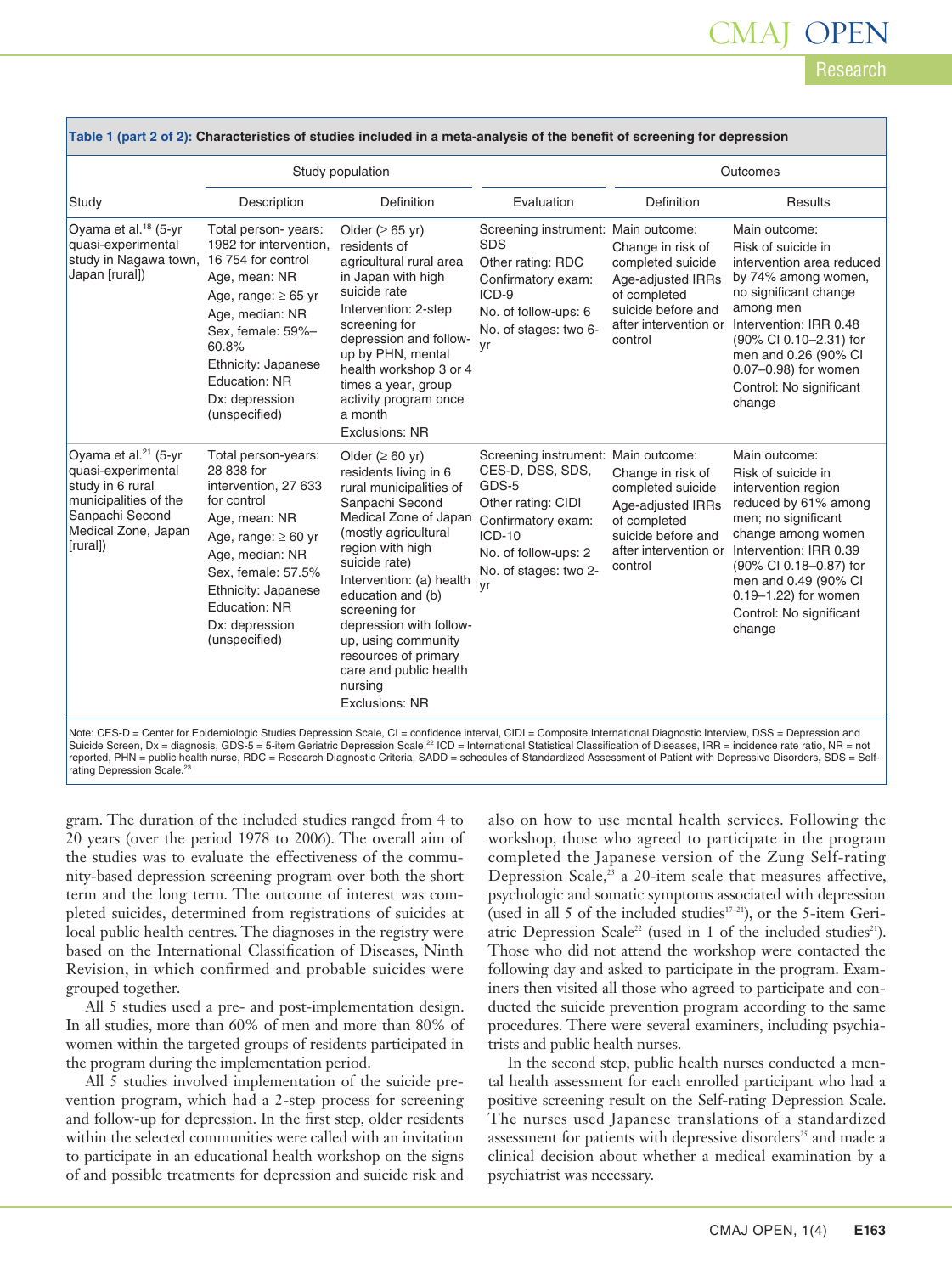### Research

The meta-analysis of the target population involved 70 053 person-years and 65 completed suicides in the intervention groups and 113 324 person-years and 145 completed suicides in the control groups during the respective implementation periods. On the basis of the information provided in the included studies (specifically, average population sizes over 5 years and average percentage of people over the age of 65), we estimated that the overall sample sizes were 18 311 for the intervention groups and 19 736 for the control groups. The studies reported 6 sex- and age-specific target population groups (men and women aged 65–74, 75–84 and  $\geq$  85), with the exception of one study, <sup>21</sup> which used age groups 60–69, 70– 79 and  $\geq$  80. All 5 studies presented data stratified by age, sex and time periods for baseline and program implementation.



**Figure 2:** Meta-analysis of the effect of community-based suicide prevention programs, including screening for depression, on suicide rates reported in cohort studies.A rate ratio (RR) less than 1.0 indicates a benefit of suicide prevention programs. CI = confidence interval; RRR = ratio of rate ratios (rate ratio for intervention divided by rate ratio for control), where RRR less than 1.0 indicates a benefit of suicide prevention programs; SE = standard error.



**Figure 3:** Meta-analysis of the effect of community-based suicide prevention programs, including screening for depression, on suicide rates by sex, as reported in cohort studies.A rate ratio (RR) less than 1.0 indicates a benefit of suicide prevention programs. CI = confidence interval; RRR = ratio of rate ratios (rate ratio for intervention divided by rate ratio for control), where RRR less than 1.0 indicates a benefit of suicide prevention programs; SE = standard error.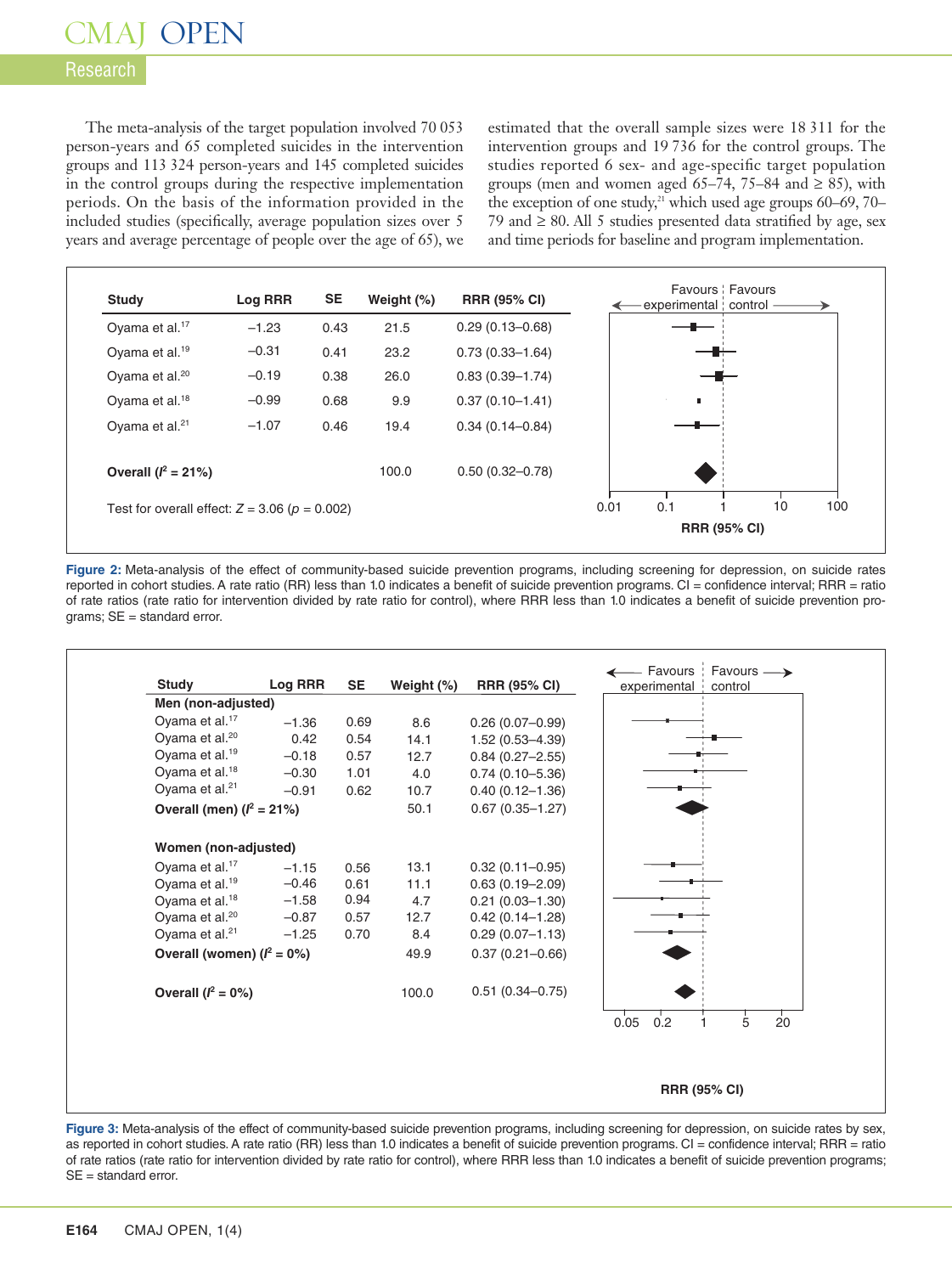p

Research

The outcome measure in each study was an IRR based on binary data (i.e., suicide/no suicide, calculated for both implementation and control groups before and after the intervention). There was no significant heterogeneity among the studies  $(I^2 =$ 21%,  $\chi^2$  = 5.04,  $p = 0.28$ ). When the data for men and women were analyzed separately, there was no significant heterogeneity among the studies (for men,  $I = 21\%, \tilde{\chi}^2 = 5.07, p = 0.28$ ; for women,  $I^2 = 0\%$ ,  $\chi^2 = 1.41$ ,  $p = 0.84$ ). Publication bias could not be assessed because the number of included studies was small.

The difference between pooled IRRs and corresponding 95% CIs for completed suicide was calculated using the generic inverse variance weighting method for the overall study population and for women and men separately. The pooled data from the 5 studies 17–21 showed a statistically significant reduction in the number of completed suicides after implementation of the community-based depression screening program (RRR 0.50, 95% CI 0.3–0.78) (Figure 2). RRRs also indicated a significant reduction in the suicide rate among women (RRR 0.37, 95% CI 0.21–0.66) but no significant effect among men (RRR 0.67, 95% CI 0.35–1.27) (Figure 3).

### **High-risk populations**

We found no studies that examined the benefits of screening high-risk populations (defined using the factors in Appendix 2) versus not screening.

### **Harms of screening**

The second question of interest for this review was "What is the evidence for harm (i.e., decline in clinical outcomes) of screening for depression in asymptomatic adults from the general population, in either primary care or other outpatient settings?" We found no studies meeting our inclusion criteria that could help to answer this question.

### **GRADE rating**

According to the GRADE system for assessing quality, observational evidence (including evidence from studies with a cohort design) begins with a "low" rating.We downgraded the rating because of indirectness, given that the included studies all involved older populations in a rural Japanese setting, who are unlikely to be representative of Canadians. We also downgraded the evidence because the studies used communitybased depression screening programs that incorporated education and treatment; as such, their results cannot be attributed solely to the screening component of the programs. Thus, the overall GRADE rating applied to this evidence was very low quality (see Table 2).

### **Interpretation**

We found no direct evidence for benefit of screening in the average-risk population; rather, we identified 5 studies of older populations conducted by the same primary researcher in rural Japan. Although these 5 studies met the inclusion criteria for our review, their results provide limited evidence on the effectiveness of screening for depression in the average-In rural Japan. Although these 5 studies met the inclusion criteria for our review, their results provide limited evidence on<br>the effectiveness of screening for depression in the average-<br>risk population or high-risk group

| Table 2: GRADE evidence profile for the effect of community-based suicide prevention programs, including screening for depression, on the incidence of suicide | Effect<br>No. of patients/person-<br>years | (95% CI) Absolute Quality Importance<br>Relative<br>Control<br>Screening<br>persons)<br>(older<br>considerations<br>Other<br>Imprecision<br>Indirectness<br>Inconsistency<br>Risk of<br>bias<br>Design | Overall (follow-up 4-20 yr; assessed with community-based depression screening) | Critical<br>RRR 0.50 1 fewer Very<br>per 1000 low<br>fewer to 1<br>(range 0<br>fewer)<br>$(0.32 -$<br>0.78<br>145/113324<br>(0.13%<br>65/70053<br>(0.09%)<br>None <sub>1</sub><br>imprecision§<br>No serious<br>Very serious‡<br>serious inconsistency <sup>+</sup><br>No serious<br>risk of<br>bias <sup>*</sup><br>ž | or high risk for depression. Directness was downgraded further because of concerns regarding community-based screening for depression: The studies included in the analysis evaluated the effectiveness of community-based<br>‡Directness was downgraded because of concerns about population characteristics. The included papers all involved older populations in rural areas of Japan, which are unlikely to be representative of Canadians at average<br>programs to screen for depression, which incorporated screening for depression, follow-up with mental health care or psychiatric treatment, and health education in the community setting. As such, any observed reduction in<br>¶Funnel plot of the comparison indicated potential asymmetry and thus potential publication bias. However, the number of papers (n = 5) was too small to assess publication bias with confidence (≥ 10 papers being the<br>The quality assessment tools identified a few concerns (e.g., selection of non-exposed cohort, binding and reporting of withdrawals and drop-outs); however, the evidence was not downgraded for these reasons.<br>$\S$ The number of events was small (< 300, which is the threshold rule-of-thumb value for dichotomous outcomes); however, with regard to the specific outcome, the evidence was not downgraded<br>t Heterogeneity statistics were not significant: $t^2 = 0.05$ , $\chi^2 = 5.04$ , df = 4 (p = 0.28); $l^2 = 2\%$ .<br>suicide rates could not be attributed solely to the screening component of these programs.<br>Note: CI = confidence interval, RRR = ratio of rate ratios. |
|----------------------------------------------------------------------------------------------------------------------------------------------------------------|--------------------------------------------|--------------------------------------------------------------------------------------------------------------------------------------------------------------------------------------------------------|---------------------------------------------------------------------------------|------------------------------------------------------------------------------------------------------------------------------------------------------------------------------------------------------------------------------------------------------------------------------------------------------------------------|---------------------------------------------------------------------------------------------------------------------------------------------------------------------------------------------------------------------------------------------------------------------------------------------------------------------------------------------------------------------------------------------------------------------------------------------------------------------------------------------------------------------------------------------------------------------------------------------------------------------------------------------------------------------------------------------------------------------------------------------------------------------------------------------------------------------------------------------------------------------------------------------------------------------------------------------------------------------------------------------------------------------------------------------------------------------------------------------------------------------------------------------------------------------------------------------------------------------------------------------------------------------------------------------------------------------------------------------------------------------------------------------------------------------------------------------------------------------------------------------------------------------------------------------------------------------------------------------------------------------------------|
|                                                                                                                                                                | Quality assessment                         | studies<br>No. of                                                                                                                                                                                      |                                                                                 | Observational<br>$5^{17-21}$                                                                                                                                                                                                                                                                                           | threshold rule-of-thumb value).                                                                                                                                                                                                                                                                                                                                                                                                                                                                                                                                                                                                                                                                                                                                                                                                                                                                                                                                                                                                                                                                                                                                                                                                                                                                                                                                                                                                                                                                                                                                                                                                 |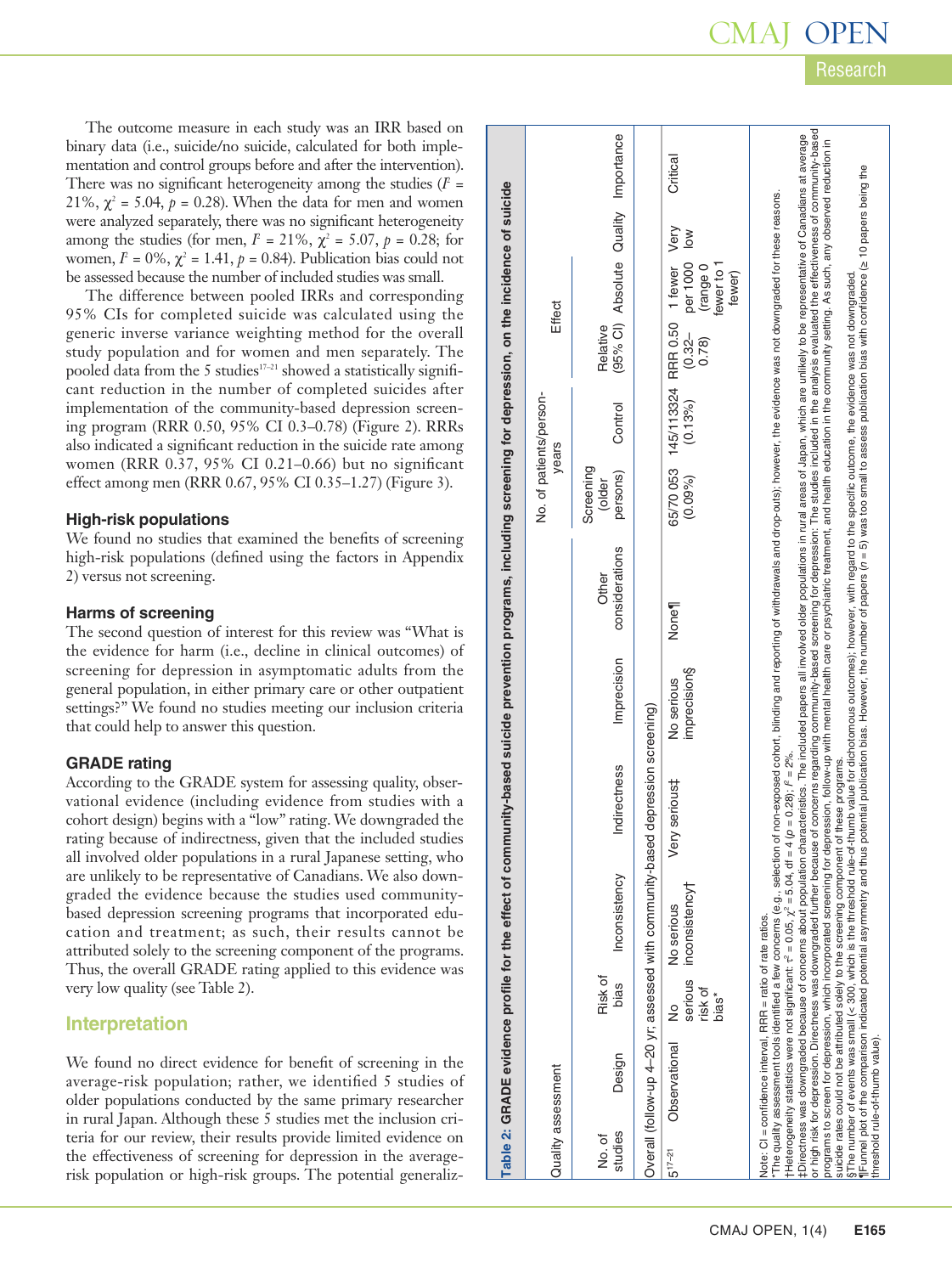### Research

ability of the findings of these studies should be considered with caution, as Japan has a national suicide rate much higher than that in Canada or the United States. Among Japanese women 75–84 years of age, for whom benefit of screening was observed in the included studies, the suicide rate is more than 7 times higher than among Canadian women of the same age group (23.4 v. 3.3 per 100 000, respectively). <sup>26</sup> In addition, the geographic regions included in the study had average rates of suicide much higher than even the Japanese average.<sup>17-21</sup> We can draw no conclusions about the potential harms of screening for depression, as we found no studies of such harms that met our inclusion criteria.

These results are consistent with previous guidelines and evidence reviews. The 2009 systematic evidence review of the US Preventive Services Task Force<sup>27</sup> found no evidence of any benefit of screening for depression in the absence of treatment programs. The lack of direct evidence to support general screening programs has also been recognized by the National Institute for Health and Care Excellence<sup>28</sup> and the Scottish Intercollegiate Guidelines Network; <sup>29</sup> neither of these organizations recommend screening of asymptomatic people in the general population. The National Institute for Health and Care Excellence guideline for people with chronic illness recommended that physicians remain alert to the possibility of depression,<sup>30</sup> and another guideline for perinatal women<sup>31</sup> recommended screening women postpartum, yet those recommendations were based on indirect evidence of a benefit of treatment, rather than direct evidence of effectiveness of screening or case-finding for depression.

### **Limitations**

The findings of this review are affected by the limitations of the literature search and of the studies that were included. Because of resource limitations, we limited our search to papers written in English or French, as those could be assessed by the team.It is possible that we missed papers written in other languages. <sup>32</sup> We chose 1994 as the start date for the search, as that was the publication date for the fourth edition of the *Diagnostic and Statistical Manual of Mental Disorders*, which changed the definition of major depression. <sup>33</sup> The studies that were reviewed here evaluated the effectiveness of community-based depression screening programs that incorporated screening for depression, follow-up with mental health care or psychiatric treatment, and health education in community settings in rural Japan that had higher-than-average suicide rates. As such, the observed reduction in suicide rates or recovery from depression cannot be attributed solely to the screening component of these programs. As well, given that the program involved community psychoeducation, it is likely that people in the area were more aware of depression and suicide, which may have altered the reporting of deaths as suicide.

### **Conclusion**

The ultimate goal of screening for depression is to reduce associated morbidity and mortality. This review found limited evidence to estimate the effectiveness of screening for depression in primary care among individuals at average risk for

depression, no evidence for screening in high-risk populations and no evidence of the harms of screening. Randomized controlled trials comparing screening and no screening should help to clarify these issues. Future research must have a broader demographic, geographic and cultural scope. Trials on the effectiveness of screening among people who are at increased risk of major depressive disorder are also needed to help in the early diagnosis and treatment of those most likely to be affected by depression. More evidence is needed on the harms of screening for depression (e.g., false positive rates) and the related potential for unnecessary, and possibly harmful, diagnostic and therapeutic procedures. Finally, more research on the most effective method of screening for depression in relation to clinically important outcomes is needed in populations with increased risk of depression.

#### **References**

- 1. Patten SB, Wang JL, Williams JV, et al. Descriptive epidemiology of major
- depression in Canada. *Can J Psychiatry* 2006;51:84-90. 2. Vasiliadis HM, Lesage A, Adair C, et al. Do Canada and the United States differ in prevalence of depression and utilization of services? *Psychiatr Serv* 2007; 58:63-71.
- 3. MacMillan HL, Patterson CJ, Wathen CN, et al. Screening for depression in primary care: recommendation statement from the Canadian Task Force on Preventive Health Care. *CMAJ* 2005;172:33-5.
- 4. Canadian Task Force on Preventive Health Care, Joffres M, Jaramillo A, Dickinson J, et al. Recommendations on screening for depression in adults. *CMAJ* 2013;185:775-82.
- 5. Sartorius N, Ustun TB, Lecrubier Y, et al. Depression comorbid with anxiety: results from the WHO study on psychological disorders in primary health care. *Br J Psychiatry Suppl* 1996;Jun:38-43.
- 6. National Collaborating Centre for Mental Health. *Depression: management of depression in primary and secondary care* [NICE Clinical Guidelines, no. 23]. London (UK): National Institute for Health and Clinical Excellence; 2004. Rep.  $no \cdot C$ G90.
- 7. National Collaborating Centre for Mental Health. *Depression.The treatment and management of depression in adults (updated edition)* [Clinical Guideline 90]. London (UK): National Institute for Health and Clinical Excellence; 2009. Available: http://publications.nice.org.uk/depression-in-adults-cg90 (accessed 2013 Dec. 16).
- 8. Palmer SC, Coyne JC. Screening for depression in medical care: pitfalls, alternatives, and revised priorities. *J Psychosom Res* 2003;54:279-87.
- 9. O'Connor EA,Whitlock EP, Gaynes BN, et al. *Screening for depression in adults and older adults in primary care: an updated systematic review* [Evidence synthesis no. 75. AHRQ report no. 10-05143-EF-1]. Rockville (MD): Agency for Healthcare Research and Quality; 2009.
- 10. Pignone MP, Gaynes BN, Rushton JL, et al. Screening for depression in adults: a summary of the evidence for the U.S. Preventive Services Task Force. *Ann Intern Med* 2002;136:765-76.
- 11. Gilbody S, House AO, Sheldon TA. Screening and case finding instruments for depression. *Cochrane Database Syst Rev* 2005;(4):CD002792.
- 12. Patten SB, Juby H. *A profile of clinical depression in Canada*. Calgary (AB): Department of Community Health Sciences and Psychiatry, University of Calgary; 2008.Available: http://hdl.handle.net/1880/46327 (accessed 2013 Apr. 18).
- 13. Higgins JPT, Green S, editors. *Cochrane handbook for systematic reviews of interventions*. Version 5.1.0 ed. New York (NY): Cochrane Collaboration and Wiley-Blackwell; 2008 [updated 2011].
- 14. Guyatt GH, Oxman AD, Vist GE, et al. GRADE: an emerging consensus on rating quality of evidence and strength of recommendations. *BMJ* 2008; (336):924-6.
- 15. Shaffer HJ, Vander Bilt J, Hall MN. Gambling, drinking, smoking and other health risk activities among casino employees. *Am J Ind Med* 1999;36:365-78.
- 16. Wells G, Shea B, O'Connell D, et al. *The Newcastle–Ottawa Scale (NOS) for assessing the quality of nonrandomised studies in meta-analyses*. Ottawa (ON): Ottawa Hospital Research Institute; 2000.
- 17. Oyama H, Koida J, Sakashita T, et al. Community-based prevention for suicide in elderly by depression screening and followup. *Community Ment Health J* 2004;40:249-63.
- 18. Oyama H, Ono Y, Watanabe N, et al. Local community intervention through depression screening and group activity for elderly suicide prevention. *Psychiatry Clin Neurosci* 2006;60:110-4.
- 19. Oyama H, Fujita M, Goto M, et al. Outcomes of community-based screening for depression and suicide prevention among Japanese elders. *Gerontologist* 2006; 46:821-6.